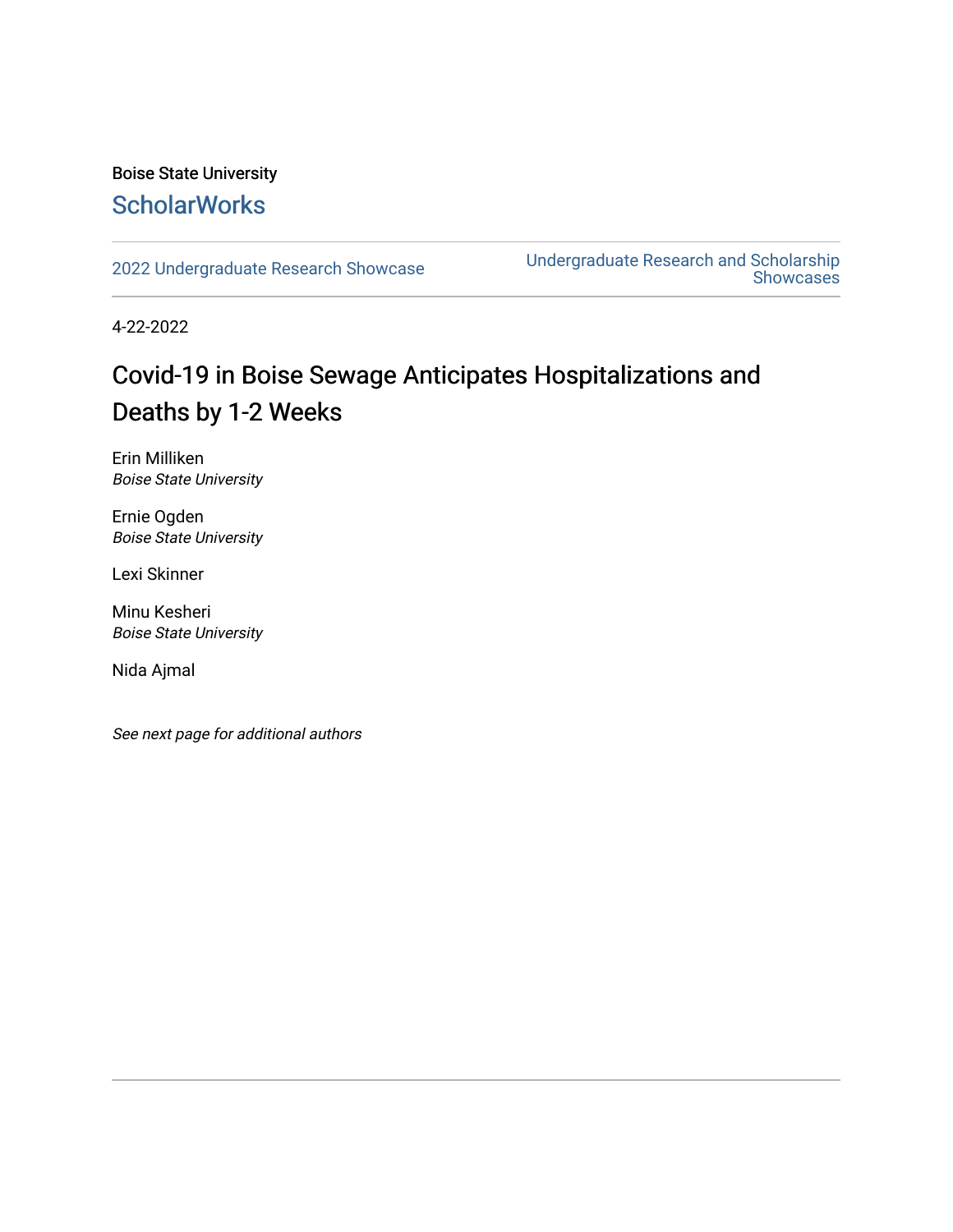### Authors

Erin Milliken, Ernie Ogden, Lexi Skinner, Minu Kesheri, Nida Ajmal, and Greg Hampikian

This student presentation is available at ScholarWorks: [https://scholarworks.boisestate.edu/under\\_showcase\\_2022/](https://scholarworks.boisestate.edu/under_showcase_2022/83) [83](https://scholarworks.boisestate.edu/under_showcase_2022/83)